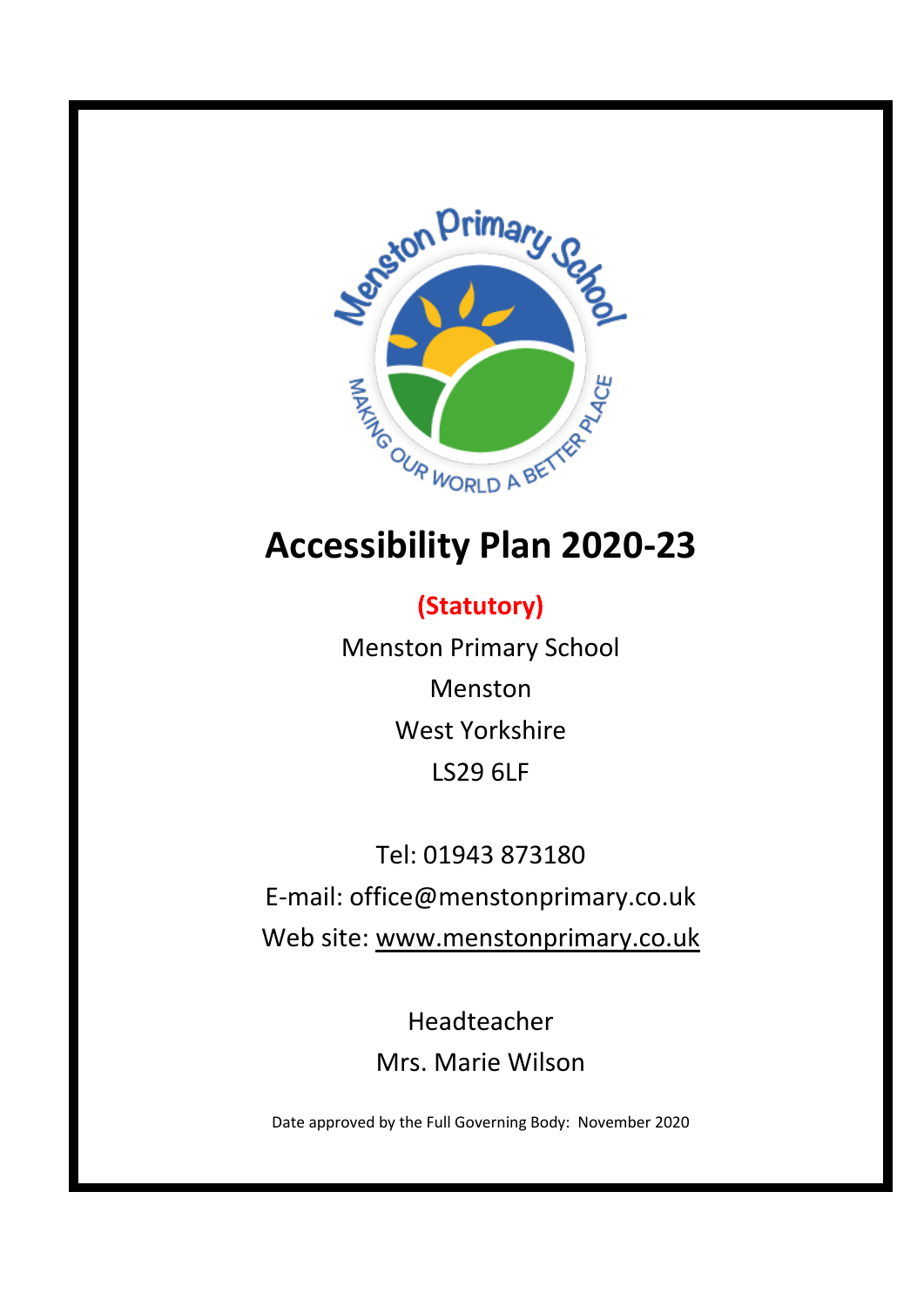# **Vision Statement**

Under the Equality Act 2010 schools should have an Accessibility Plan. The Equality Act 2010 replaced all existing equality legislation, including the Disability Discrimination Act. The effect of the law is the same as in the past, meaning that "schools cannot unlawfully discriminate against pupils because of sex, race, disability, religion or belief and sexual orientation". According to the Equality Act 2010 a person has a disability if:

- (a) He or she has a physical or mental impairment, and
- (b) The impairment has a substantial and long-term adverse effect on his or her ability to carry out normal day-to-day activities.

The Accessibility Plan is listed as a statutory document of the Department for Education's guidance on statutory policies for schools. The Plan will be reviewed every 3 years or where operational needs dictate and approved by the Governing Body. The review process can be delegated to a committee of the Governing Body, an individual or the Head. At Menston Primary School the Plan will be monitored by the Headteacher and evaluated by the Finance and General Purpose Committee. The current Plan will be appended to this document.

At Menston Primary School we are committed to working together to provide an inspirational and exciting learning environment where all children can develop an enthusiasm for life-long learning. We believe that children should feel happy, safe and valued so that they gain a respectful, caring attitude towards each other and the environment both locally and globally.

# **Aims:**

Our Aims are:

- Increase access to the curriculum for pupils with a disability, medical condition or other access needs
- To improve the physical environment of the school to increase the extent to which pupils, staff and other members of the school community with a disability, medical condition or other access needs can access education and associated services.
- Improve the delivery of information to pupils, staff, parents/carers and other members of the school community
- 1) The Accessibility Plan has been developed and drawn up based upon information supplied by the Local Authority, and consultations with pupils, parents, staff and governors of the school. The document will be used to advise other school planning documents and policies and will be reported upon annually in respect of progress and outcomes.

The Accessibility Plan is structured to complement and support the school's Equality Objectives, and will similarly be published on the school website. We understand that the Local Authority will monitor the school's activity under the Equality Act 2010 (and in particular Schedule 10 regarding Accessibility) and will advise upon the compliance with that duty. The Accessibility Plan will be published on the school website. The Accessibility Plan will be monitored through the Governor Finance and Premises Committee. The school will work in partnership with the Local Authority in developing and implementing this Accessibility Plan. The Accessibility Plan may be monitored by Ofsted during inspection processes in relation to Schedule 10 of the Equality Act 2010.

2) Menston Primary School is committed to providing an environment that enables full curriculum access that values and includes all pupils, staff, parents and visitors regardless of their education, physical, sensory, social, spiritual, emotional and cultural needs. We are committed to adhering to the principles of the Equality Act 2010 with regard to disability and to developing a culture of inclusion, support and awareness within the school.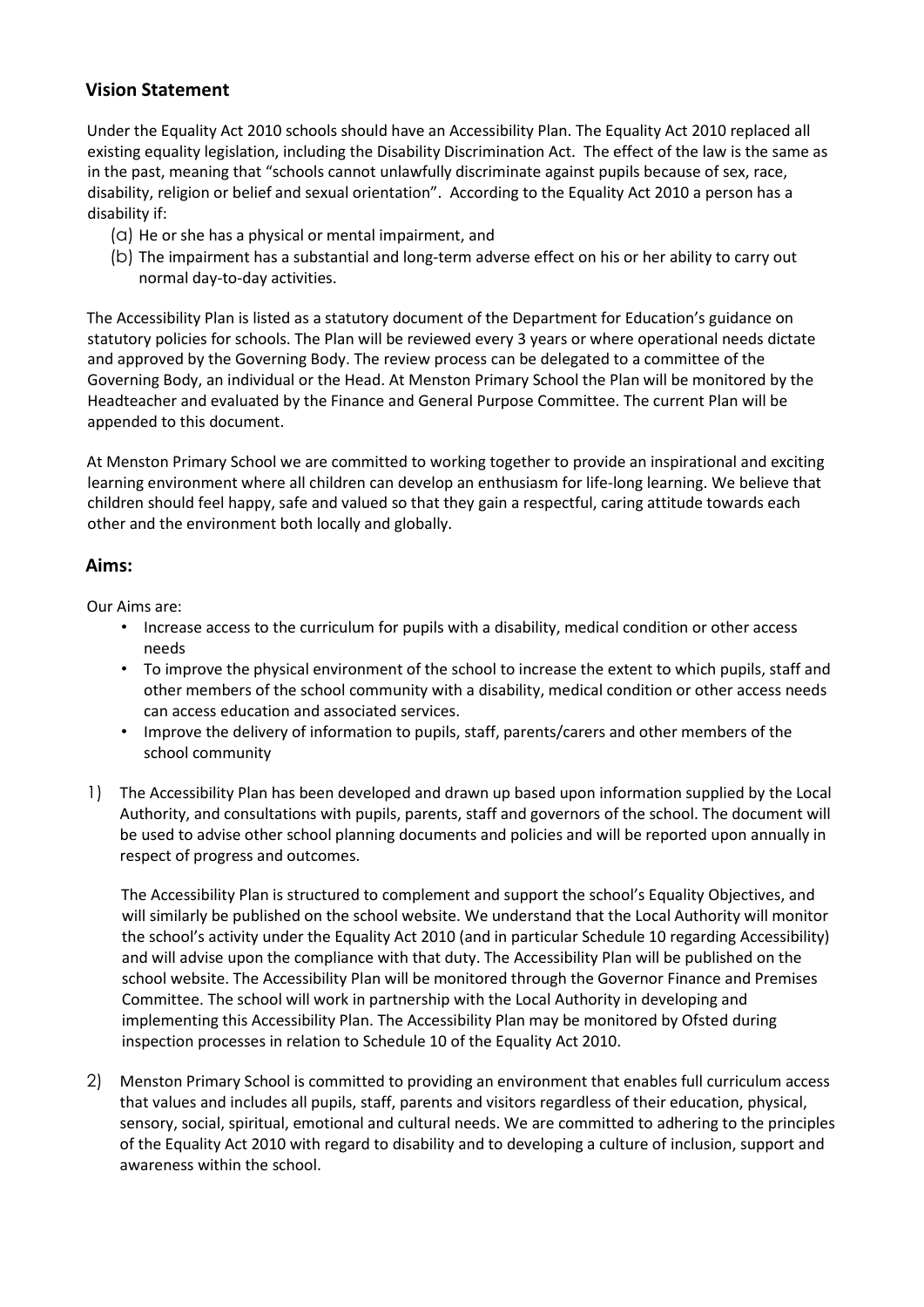3) The Menston Primary School Accessibility Plan shows how access is to be improved for disabled pupils, staff and visitors to the school within a given timeframe and anticipates the need to make reasonable adjustments to accommodate their needs where practicable.

## **The Menston Primary School Accessibility Plan relates to the key aspects of physical environment, curriculum and written information:**

- Increase access to the curriculum for pupils with a disability, adapting the curriculum as necessary. This includes teaching and learning and the wider curriculum of the school such as participation in after-school clubs, leisure and cultural activities or schools visits – it also covers the provision of specialist or auxiliary aids and equipment, which may assist these pupils in accessing the curriculum within a reasonable timeframe (If a school fails to do this they are in breach of their duties under the Equalities Act 2010).
- Improve and maintain access to the physical environment of the school, adding specialist facilities as necessary – this covers improvements to the physical environment of the school and physical aids to access education within a reasonable timeframe;
- Where needed, adapt the delivery of written information to pupils, staff, parents and visitors with disabilities; examples might include adaptations to hand-outs, timetables, textbooks and information about the school and school events; the information should be made available in various preferred formats within a reasonable timeframe.
- 4) Whole school training will recognise the need to continue raising awareness for staff and governors on equality issues with reference to the Equality Act 2010.
- 5) This Accessibility Plan should be read in conjunction with the following school policies, strategies and documents:
	- Health & Safety Policy
	- Special Educational Needs Policy
	- Supporting Children with Medical Conditions and Administration of Medicines Policy
	- Trips and Residential Visits Policy
- 6) The Accessibility Plan for physical accessibility relates to the Access Audit of the School, which remains the responsibility of the governing body. It may not be feasible to undertake all of the works during the life of this accessibility plan and therefore some items will roll forward into subsequent plans. An accessibility audit will be completed by the school prior to the end of each period covering this plan in order to inform the development of a new Accessibility Plan for the ongoing period.
- 7) Equality Impact Assessments will be undertaken as and when school policies are reviewed. The terms of reference for all governors' committees will include the need to consider Equality and Diversity issues as required by the Equality Act 2010.

# **Current good practice**

We gather information about any disability or health condition in early communications with parents and carers of children who are new to school. For parents and carers of children already at the school, we ask parents to keep the school informed of any changes to the information they have provided.

## **Physical Environment**

There are no areas of the school to which disabled pupils have no access at the moment. Disabled pupils participate in outdoor learning and xtra-curricular activities. Some aspects of outdoor learning and extracurricular activities present particular challenges, for example lunch and break times for pupils with social/interaction impairments, after-school clubs for pupils with physical impairments and school trips for pupils with medical needs, however all reasonable adjustments are made to support as full an involvement as possible.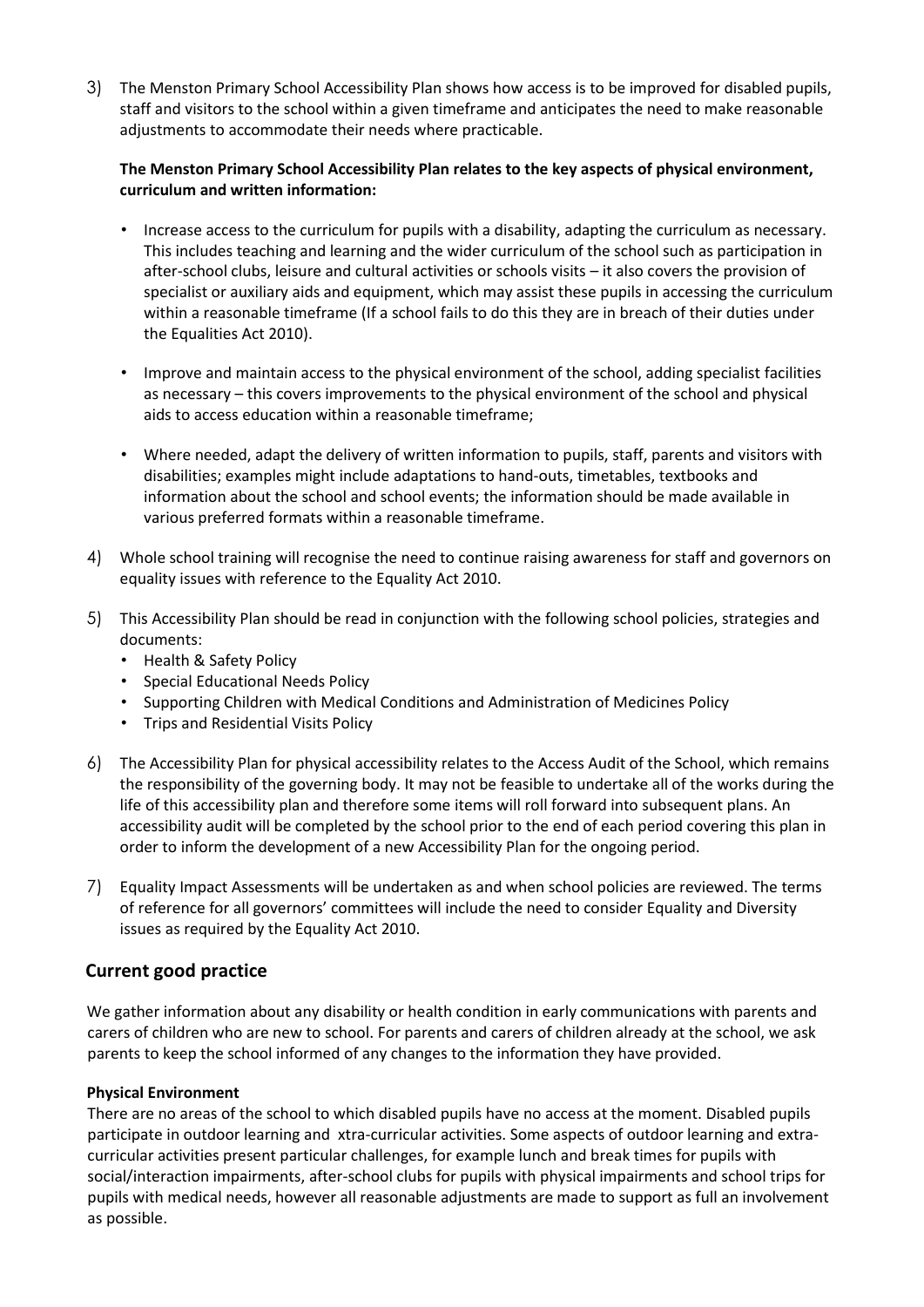#### **Curriculum**

Through planning for individual need, we aim to provide as inclusive an approach as practically possible. Some areas of the curriculum present particular challenges, for example: PE for pupils with a physical impairment, however all reasonable adjustments are made to support as full an involvement as possible. We seek advice and support from the relevant professionals in order to ensure that we have made adequate and reasonable adjustments.

#### **Information**

Different forms of communication are made available as needs are identified to enable all disabled pupils to express their views and to hear the views of others. Access to information is provided in a range of different formats available for disabled pupils, parents and staff as needed.

## **Access Audit**

The school is housed in 3 separate one storey buildings. All entrances to the school are either flat or ramped and all have wide doors fitted. The main entrance features a secure lobby and has been fitted with a low reception hatch, this being fully accessible to wheelchair users. Whilst we acknowledge that the size of the school site could potentially present challenges when moving between buildings, we make reasonable adjustments as the need arises. The school does not have any dedicated visitor parking. Visitors to the school use on-street parking, however suitable arrangements for disabled visitors are made when appropriate. There are disabled toilet facilities available in 2 of our buildings. These are fitted with a handrail and a pull emergency cord. The school has internal emergency signage and escape routes are clearly marked. Personalised evacuation plans are put in place as required.

# **Management, coordination and implementation and review**

- We consult with other professionals and services when new situations regarding pupils with disabilities are experienced.
- The Governors and Senior Leadership Team work closely with the Local Authority.
- We work closely with parents to consider their children's needs.
- The policy is reviewed annually and/or as children's needs change.
- The annual review is then shared with staff.
- We make links with other schools to share best practice through regular SENCo network meetings and other communications as needed.

## **Complaints**

The school works, wherever possible, in partnership with parents to ensure a collaborative approach to meeting pupils' needs. If there are any complaints relating to the provision for pupils with access needs these will be dealt with in the first instance by the Headteacher. The SEND governor or chair of governors may be involved if the complaint is not resolved satisfactorily.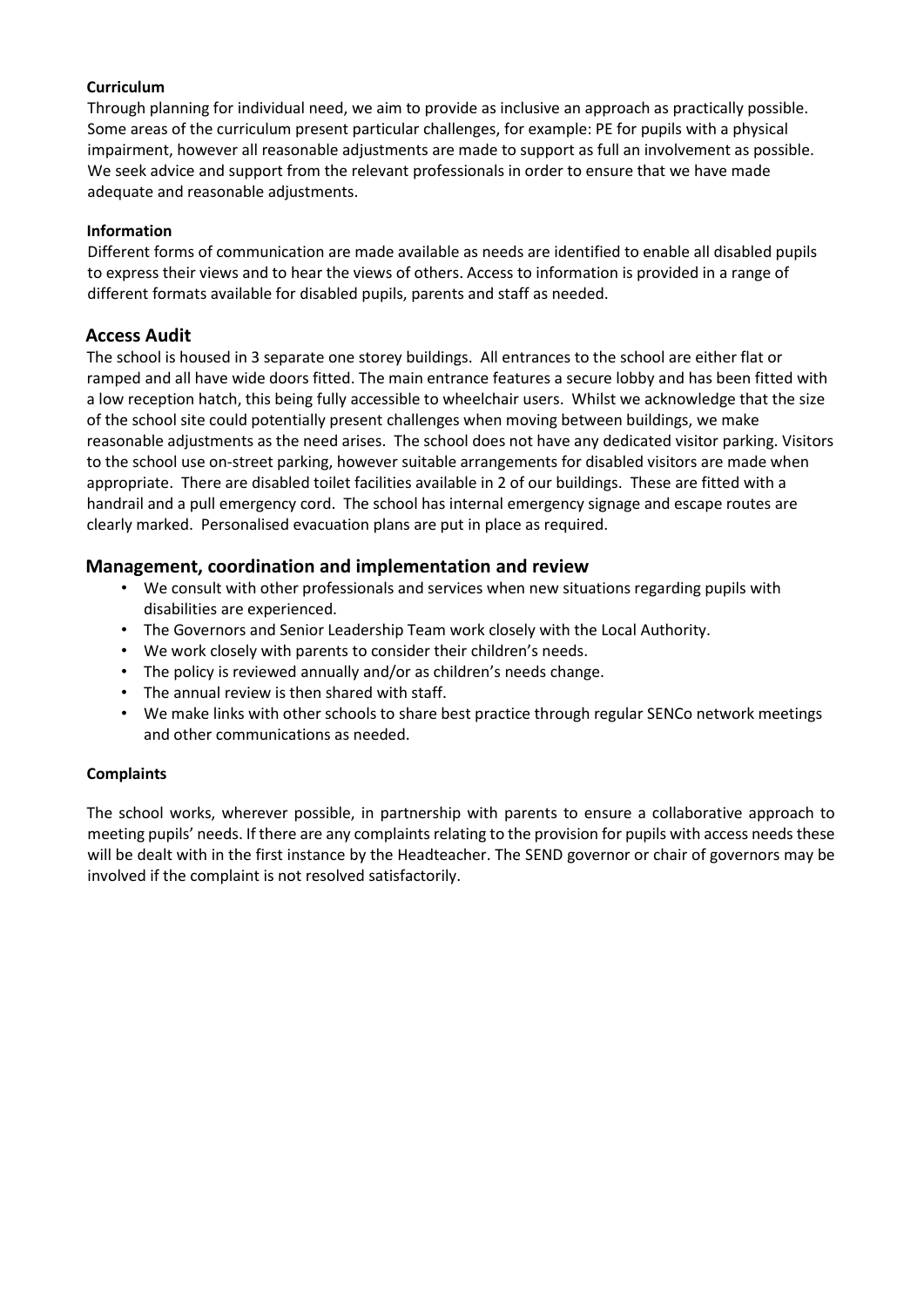# **Action Plan**

#### **Aim 1: To increase the extent to which disabled pupils can participate in the school curriculum.**

Our key objective is to reduce and eliminate barriers to access to the curriculum and to ensure full participation in the school community for pupils, and prospective pupils, with a disability, medical condition or other access needs. Provision may include: Liaison with specialists, CPD for staff, a differentiated curriculum, specialist resources to support learning and access to the curriculum, a range of support staff including trained teaching assistants and access arrangements in place for statutory testing.

| <b>Targets</b>                                                                                                        | <b>Strategies</b>                                                               | <b>Timescale</b>          | <b>Responsibilities</b>                                       | <b>Success Criteria</b>                                                                                                                     |
|-----------------------------------------------------------------------------------------------------------------------|---------------------------------------------------------------------------------|---------------------------|---------------------------------------------------------------|---------------------------------------------------------------------------------------------------------------------------------------------|
| To liaise with pre-school providers to<br>prepare for the new intake of children<br>into Foundation each year         | To identify pupils who may need adapted or<br>additional provision              | May to July<br>annually   | HT<br><b>EYFS Leader and teachers</b>                         | Provision set in place ready for<br>when the child/ren start school                                                                         |
| To liaise with educational<br>establishments to prepare for the<br>intake of new children who transfer<br>within year | To identify pupils who may need adapted or<br>additional provision              | Ongoing as<br>need arises | HT & Deputy/SENCo                                             | Provision set in place ready for<br>when the child/ren start school                                                                         |
| To review policies to ensure that they<br>reflect inclusive practice and procedure                                    | To comply with the Equality Act 2010                                            | Ongoing                   | <b>SLT &amp; Governors</b>                                    | All policies clearly reflect inclusive<br>practice and procedure                                                                            |
| To establish and maintain close liaison<br>with parents                                                               | To ensure collaboration and information sharing<br>between school and families. | Ongoing                   | SLT and all teaching staff                                    | Clear collaborative working<br>approaches through regular<br>meetings, risk assessment reviews,<br>provision reviews and action<br>planning |
| To establish and maintain close liaison<br>with outside agencies for pupils with<br>additional needs                  | To ensure collaboration between all key personnel.                              | Ongoing                   | SLT/SENCo, all teaching<br>staff and outside<br>professionals | Clear collaborative working<br>approaches through regular<br>meetings, risk assessment reviews,<br>provision reviews and action<br>planning |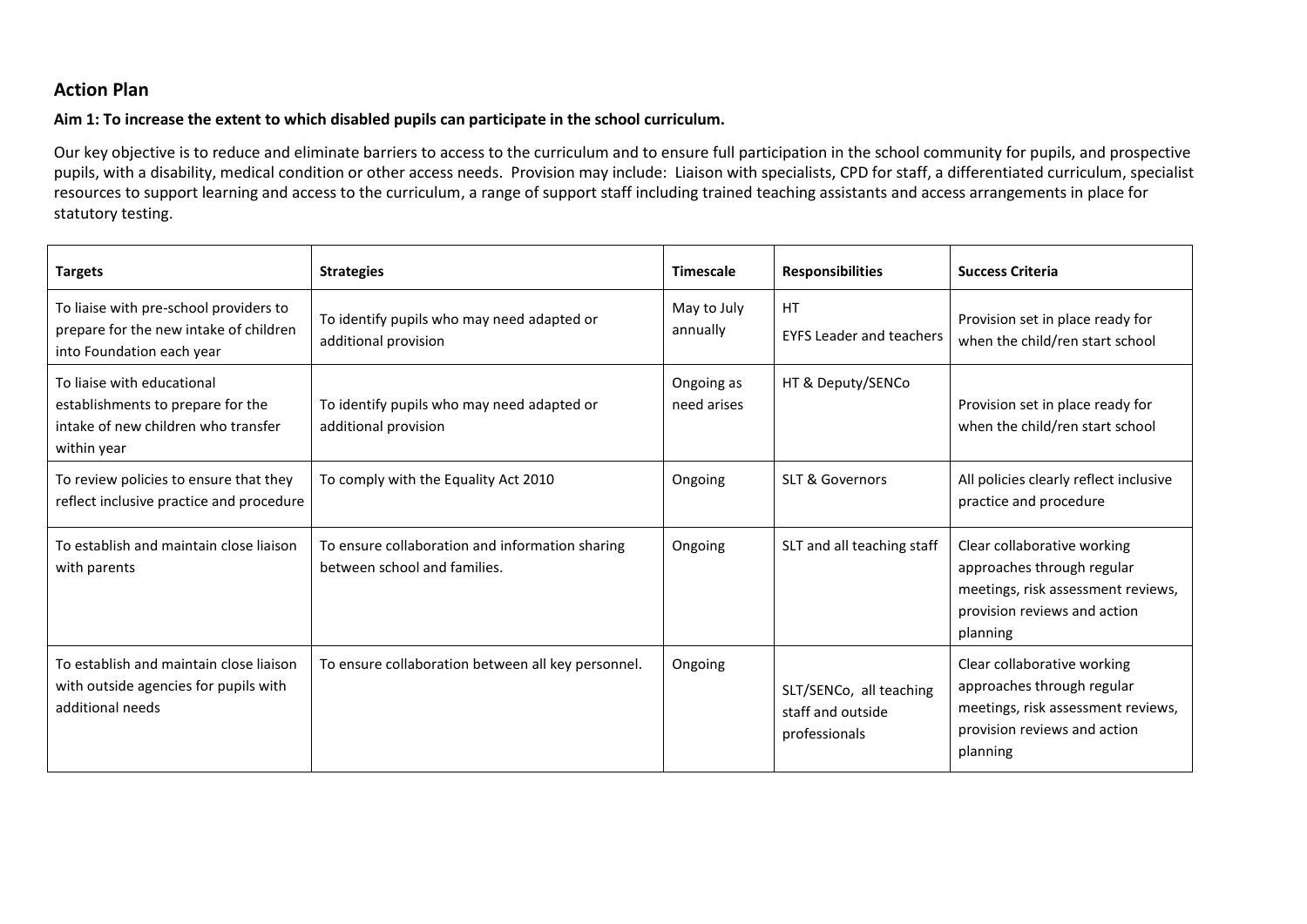| To include pupils with a disability,<br>medical condition or other access<br>needs as fully as possible in the wider<br>curriculum including trips and<br>residential visits as well as extra-<br>curricular provision | Create personalised risk assessments and access<br>plans for individual children. Liaise with external<br>agencies, identifying training needs and<br>implementing training where needed. Ensure that<br>actions, including emergency evacuation procedures,<br>are clear and that staff are capable of carrying them<br>out. | Ongoing | SLT, SENCo and all<br>teaching staff, extra-<br>curricular service<br>providers and<br>educational visits<br>settings | Evidence that appropriate<br>considerations and reasonable<br>adjustments have been made |
|------------------------------------------------------------------------------------------------------------------------------------------------------------------------------------------------------------------------|-------------------------------------------------------------------------------------------------------------------------------------------------------------------------------------------------------------------------------------------------------------------------------------------------------------------------------|---------|-----------------------------------------------------------------------------------------------------------------------|------------------------------------------------------------------------------------------|
|------------------------------------------------------------------------------------------------------------------------------------------------------------------------------------------------------------------------|-------------------------------------------------------------------------------------------------------------------------------------------------------------------------------------------------------------------------------------------------------------------------------------------------------------------------------|---------|-----------------------------------------------------------------------------------------------------------------------|------------------------------------------------------------------------------------------|

**Aim 2: To improve the physical environment of the school to increase the extent to which pupils with a disability, medical condition or other access needs can access education and associated services.** 

| <b>Targets</b>                                                                                                             | <b>Strategies</b>                                                                                                                                                                                                                                                                                                                  | <b>Timescale</b> | <b>Responsibilities</b>                               | <b>Success Criteria</b>                                                                                              |
|----------------------------------------------------------------------------------------------------------------------------|------------------------------------------------------------------------------------------------------------------------------------------------------------------------------------------------------------------------------------------------------------------------------------------------------------------------------------|------------------|-------------------------------------------------------|----------------------------------------------------------------------------------------------------------------------|
| Improve the physical school<br>environment                                                                                 | The school will take account the needs of pupils with<br>physical difficulties and sensory impairments when<br>planning and undertaking future improvements and<br>refurbishments of the site and premises, such as<br>improved access, lighting and colour schemes, clear<br>signage and more accessible facilities and fittings. | Ongoing          | SLT, site manager and<br>governors                    | Evidence that appropriate considerations<br>have been made wherever physical<br>school improvements are carried out. |
| Ensure that reasonable adjustments<br>are made for pupils with a disability,<br>medical condition or other access<br>needs | Create personalised risk assessments and access<br>plans for individual pupils. Liaise with external<br>agencies, identifying training needs and<br>implementing training where needed. Ensure that<br>actions, including emergency evacuation procedures,<br>are clear and that staff are capable of carrying them<br>out.        | Ongoing          | SLT, SENCo, all<br>teaching staff and site<br>manager | As full as possible inclusion for all pupils.<br>Safe evacuation in an emergency.                                    |

#### **Aim 3: Improve the delivery of information to pupils, staff, parents/carers and other members of the school community**

| <b>Targets</b> | <b>Strategies</b> | Timescale | <b>Responsibilities</b> | <b>Success Criteria</b> |
|----------------|-------------------|-----------|-------------------------|-------------------------|
|                |                   |           |                         |                         |